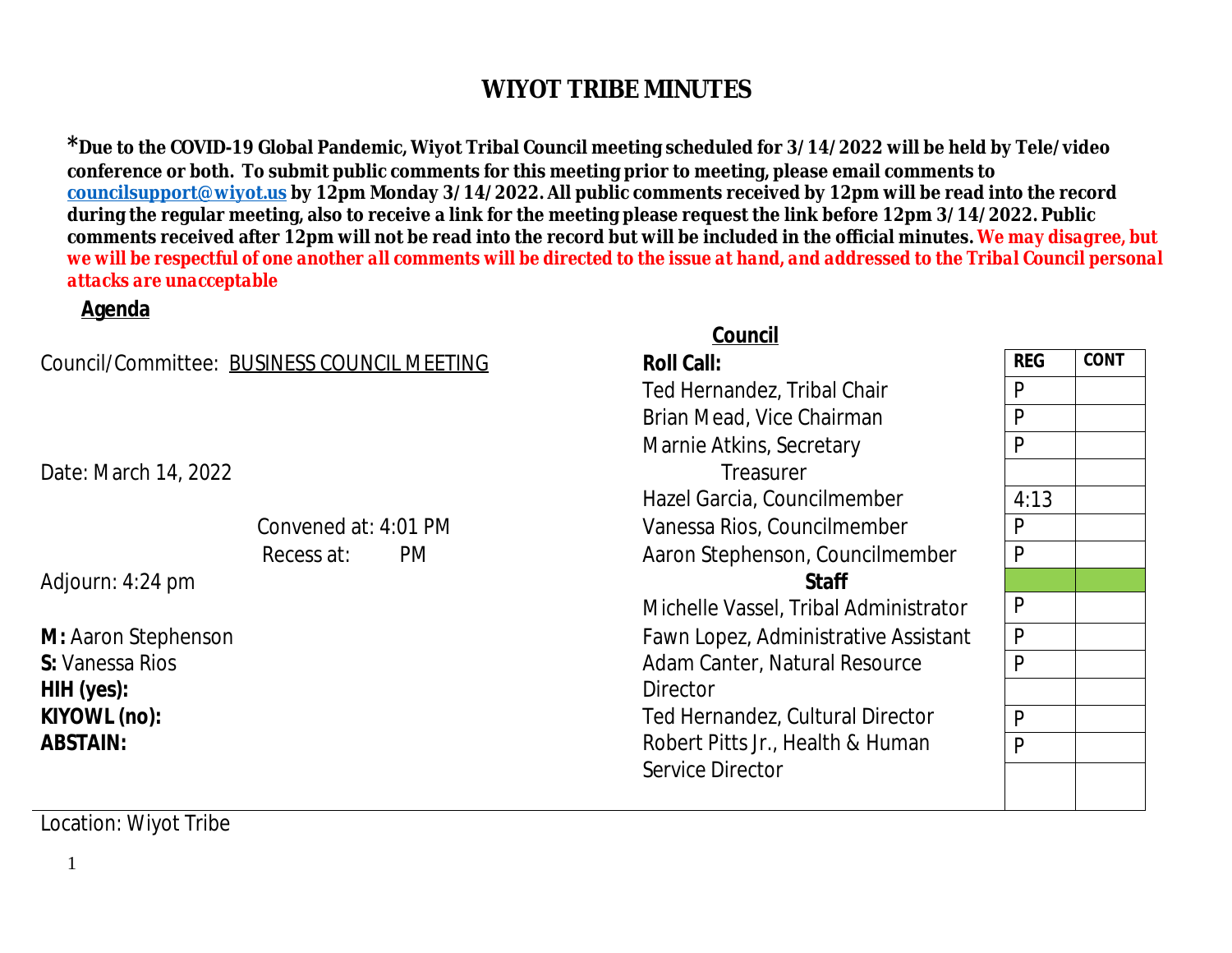1000 Wiyot Drive Loleta, CA 95551

| <b>Moment of Silence:</b>        |                                          |                      |                                  |  |  |
|----------------------------------|------------------------------------------|----------------------|----------------------------------|--|--|
|                                  | <b>SECTION / AGENDA ITEM</b>             | <b>VOTE (IF ANY)</b> | <b>ACTION (IF ANY)</b>           |  |  |
| $\mathbf{L}$<br><b>ROLL CALL</b> |                                          |                      |                                  |  |  |
| II.                              | <b>APPROVAL OF AGENDA</b>                | <b>M:</b> Brian Mead | Motion approved agenda           |  |  |
|                                  |                                          | S: Aaron             |                                  |  |  |
|                                  |                                          | Stephenson           |                                  |  |  |
|                                  |                                          | HIH (yes): $4$       |                                  |  |  |
|                                  |                                          | KIYOWL (no): 0       |                                  |  |  |
|                                  |                                          | <b>ABSTAIN: 0</b>    |                                  |  |  |
| III.                             |                                          | M: Brian Mead        | Motion approved consent calendar |  |  |
|                                  | <b>CONSENT CALENDAR</b>                  | S: Aaron             |                                  |  |  |
|                                  |                                          | Stephenson           |                                  |  |  |
|                                  | <b>Minutes</b>                           | HIH (yes): $4$       |                                  |  |  |
|                                  | <b>February 14, 2022</b>                 | KIYOWL (no): 0       |                                  |  |  |
|                                  | <b>Tribal Administrator Report</b>       | <b>ABSTAIN: 0</b>    |                                  |  |  |
|                                  | <b>Natural Resources Report</b>          |                      |                                  |  |  |
|                                  | <b>Health &amp; Human Service Report</b> |                      |                                  |  |  |
|                                  |                                          |                      |                                  |  |  |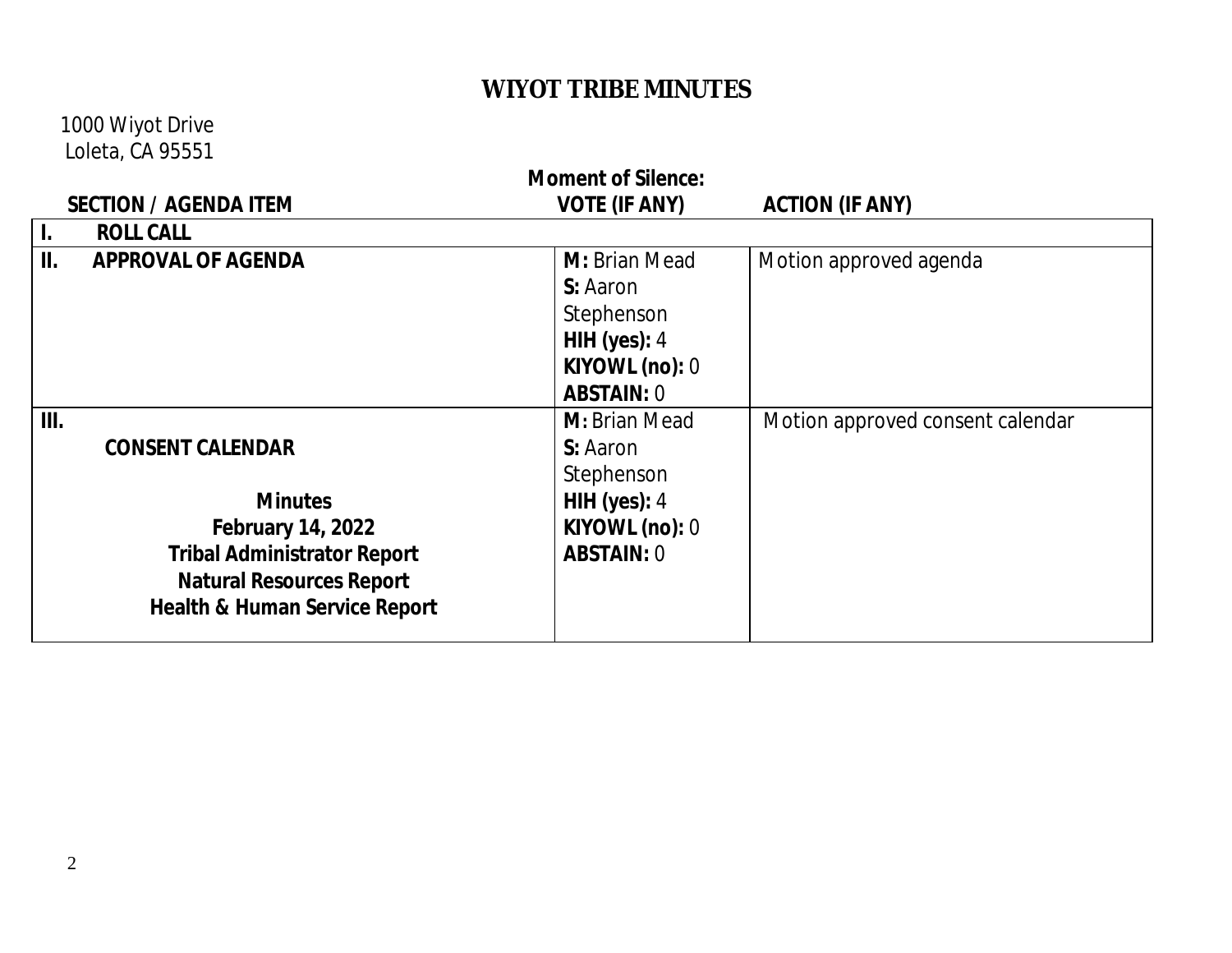*V. Rou Da'louy-PUBLIC FORUM (2-minute limit on presentations)*

**1. Henry James-**No show

**2. Alzada Duncan-**No show

**3. Madison Flynn-**1. Commending Chairman Hernandez on seeing bigfoot, read the article has been sharing it. 2**.**When is the Tribal office going to be open to the public, this is ridiculous everything else is opening. Feels like this administration is the cause of the Tribal Office not being open. Where is the leadership, blocking membership? What is going to be the mitigation for the Annual meeting. Platform for council meetings are garbage.

4. **Hazel Garcia-**Since last Council meeting has been harassed constantly by individuals that come from Vincent DiMarzo home as well as Henry James**.** Children fear the constant drive by of certain individuals. Why is this happening all because Kirsten Boyce and Alan Miller want to spread rumors and spread lies about the incident involving Matt Green and Vincent DiMarzo, asking Council what are they going to do?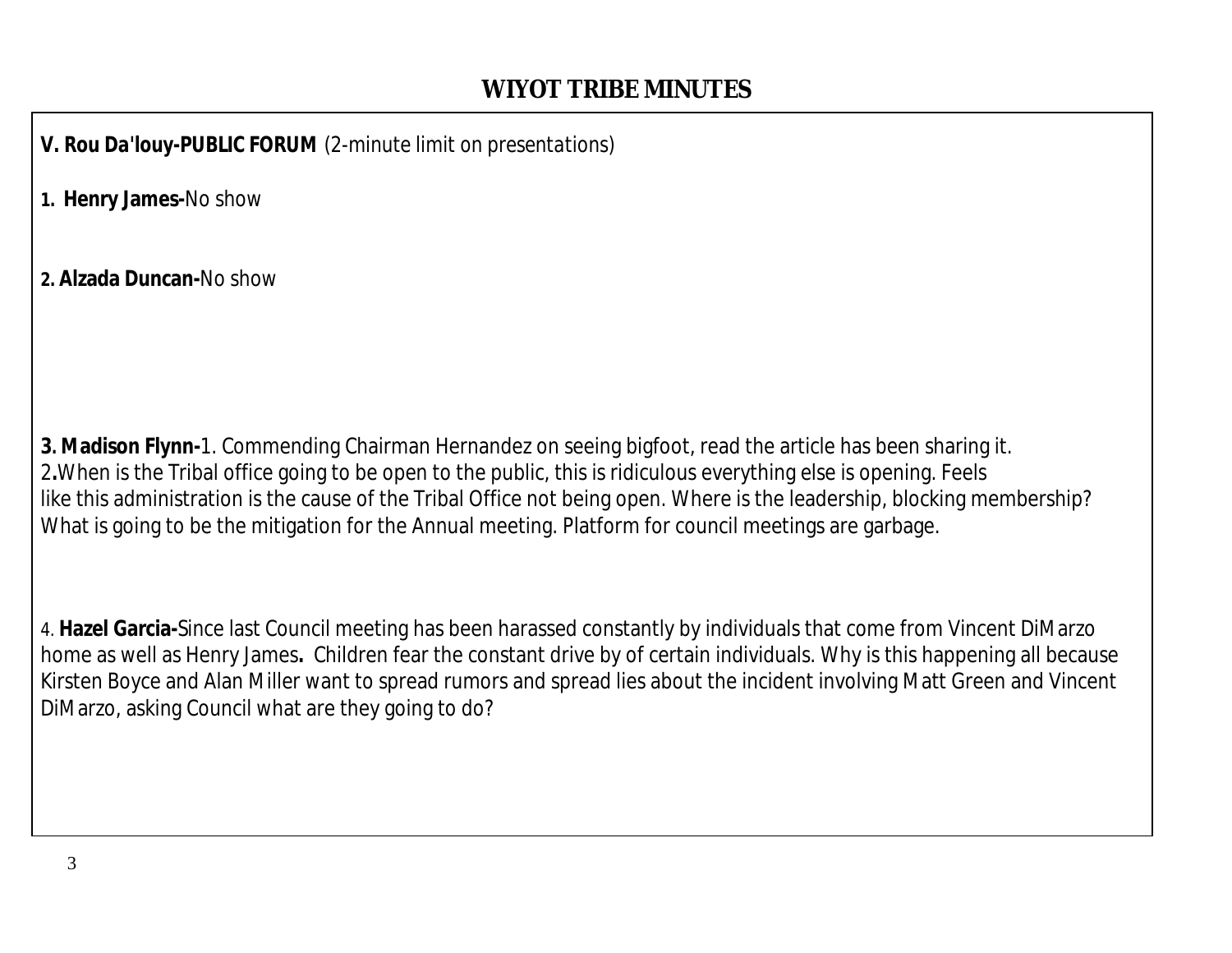| VI.<br><b>ACTION ITEMS</b>                                                                                                                                                                                                                                                                                                                                             | <b>VOTE (IF ANY)</b>                                                                                         | <b>ACTION (IF ANY)</b>                                                                                                                                                                                                                                         |
|------------------------------------------------------------------------------------------------------------------------------------------------------------------------------------------------------------------------------------------------------------------------------------------------------------------------------------------------------------------------|--------------------------------------------------------------------------------------------------------------|----------------------------------------------------------------------------------------------------------------------------------------------------------------------------------------------------------------------------------------------------------------|
| <b>1. Title: Request to accept Enrollment committee</b><br>recommendations<br>Description: Accept Emberlie Bainbridge, Sakura Chastain,<br>Freyja Shimp, Alexandria Stephenson, Theodore Stephenson,<br>Valeria Bennet, Serenity Quintana and Xander Quintana<br>Cost: N/A<br>Funded by: N/A<br>Sub. By: Michelle Vassel                                               | M: Brian Mead<br>S: Vanessa Rios<br>$HH$ (yes): 4<br>KIYOWL (no): 0<br><b>ABSTAIN: 1</b><br>Aaron Stephenson | Motion approved new Tribal Citizens<br>• Emberlie Bainbridge<br>Sakura Chastain<br>Freyja Shimp<br>$\bullet$<br>Alexandria Stephenson<br>Theodore Stephenson,<br>$\bullet$<br>Valeria Bennet<br>$\bullet$<br>Serenity Quintana<br>Xander Quintana<br>$\bullet$ |
| 2. Title: Request Staff Travel Wiyot Natural Resource<br>Department to conduct fisheries fieldwork (NOAA PCSRF<br>Phase 2 Pikeminnow Project) in the South Fork Eel River.<br>Description: Conduct fieldwork on Phase 2 Pikeminnow<br><b>Project Grant</b><br>Cost: \$1209.36<br><b>Funded by: NOAA PCSRF Phase 2 Pikeminnow Project grant</b><br>Sub. By: Adam Canter | M: Aaron Stephenson<br>S: Brian Mead<br>HIH (yes): $5$<br>KIYOWL (no): 0<br><b>ABSTAIN: 0</b>                | Motion approved staff travel Wiyot<br>Natural Resource Department to<br>conduct fisheries fieldwork (NOAA<br>PCSRF Phase 2 Pikeminnow Project in<br>the South Fork Eel River<br>(Summer season April 1-October15,<br>2022)                                     |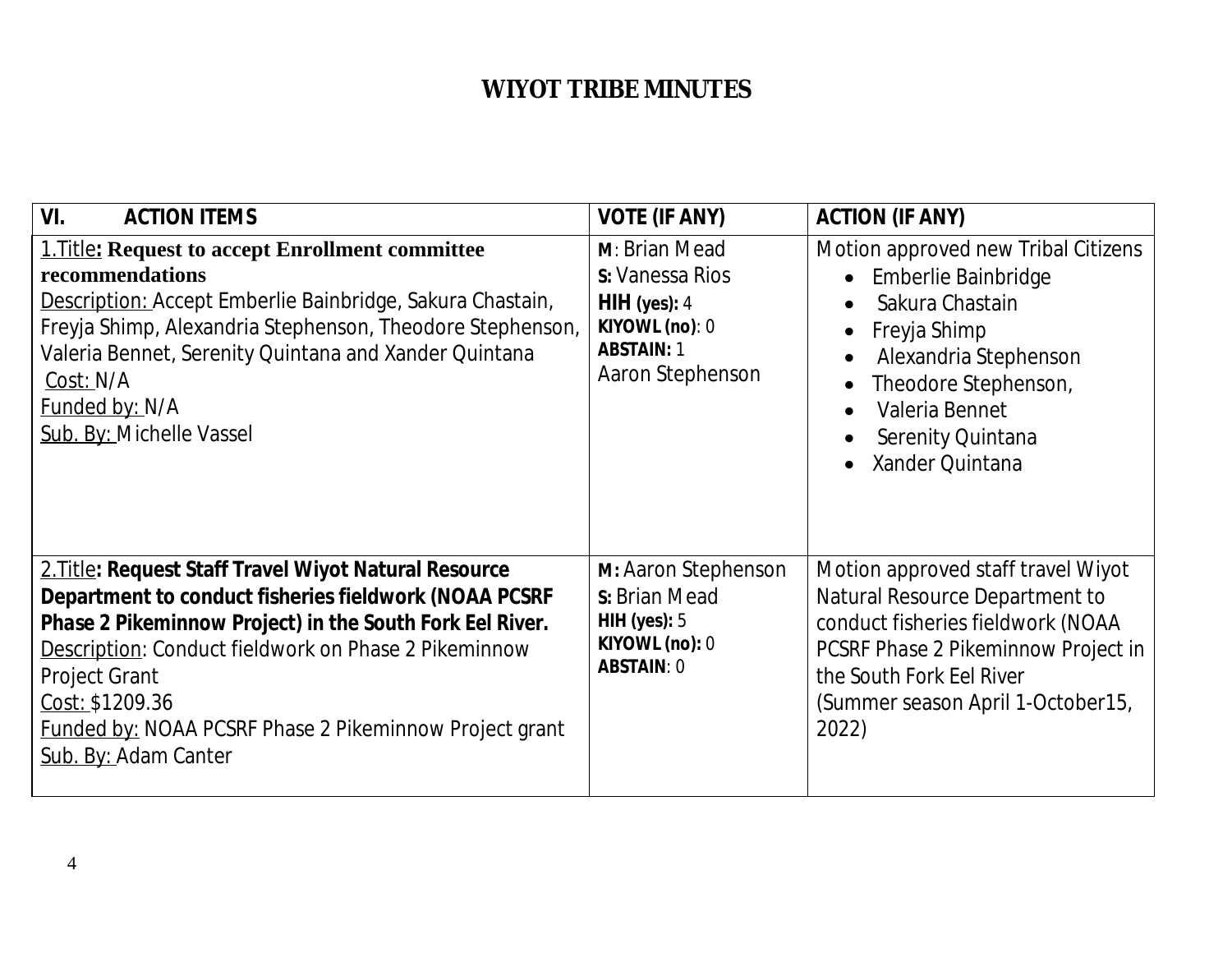| 3. Title: Request staff travel Wiyot Natural Resource<br>Fisheries Biologist to attend the 2022 Salmonid Restoration<br>Federation Conference April 19-22, 2022, Santa Cruz, CA<br><b>Description:</b> This networking is critical for continuing the<br>Tribes goal of improving water quality and watershed health<br>within Wiyot territory<br>Cost: \$1,397.76<br>Funded by: CWA 106 Grant<br>Sub. By: Adam Canter | M: Brian Mead<br>s: Aaron Stephenson<br>HIH (yes): $5$<br>KIYOWL (no): 0<br><b>ABSTAIN: 0</b> | Motion approved staff travel Wiyot<br>Natural Resource Fisheries Biologist<br>to attend the 2022 Salmonid<br><b>Restoration Federation Conference</b><br>April 19-22, 2022, Santa Cruz, CA |
|------------------------------------------------------------------------------------------------------------------------------------------------------------------------------------------------------------------------------------------------------------------------------------------------------------------------------------------------------------------------------------------------------------------------|-----------------------------------------------------------------------------------------------|--------------------------------------------------------------------------------------------------------------------------------------------------------------------------------------------|
| 4. Title: Request for Steve's Septic for full cleaning of septic<br>tanks<br><b>Description: Cleaning of Septic Tanks</b><br>Cost: \$5,180.00<br>Funded by:<br>Sub. By: Adam Canter                                                                                                                                                                                                                                    | M: Brian Mead<br>S: Vanessa Rios<br>HIH (yes): $5$<br>KIYOWL (no): 0<br><b>ABSTAIN: 0</b>     | Motion approved Steve's Septic for<br>full cleaning of septic tanks                                                                                                                        |
| 5. Title: Request authorization Resolution 22-07<br>Description: To apply for Title VI funding Fiscal Year 2023-<br>2026, along with HHS Laqilh Haluni' staff performing a needs<br>assessment amongst our Elders as a requirement for the<br>grant application<br>Cost: \$<br>Funded by:<br>Sub. By: Robert Pitts Jr.                                                                                                 | M: Brian Mead<br>S: Vanessa Rios<br>HIH (yes): $5$<br>KIYOWL (no): 0<br><b>ABSTAIN: 0</b>     | Motion approved Resolution 22-07<br>To apply for Title VI funding Fiscal<br>Year 2023-2026                                                                                                 |